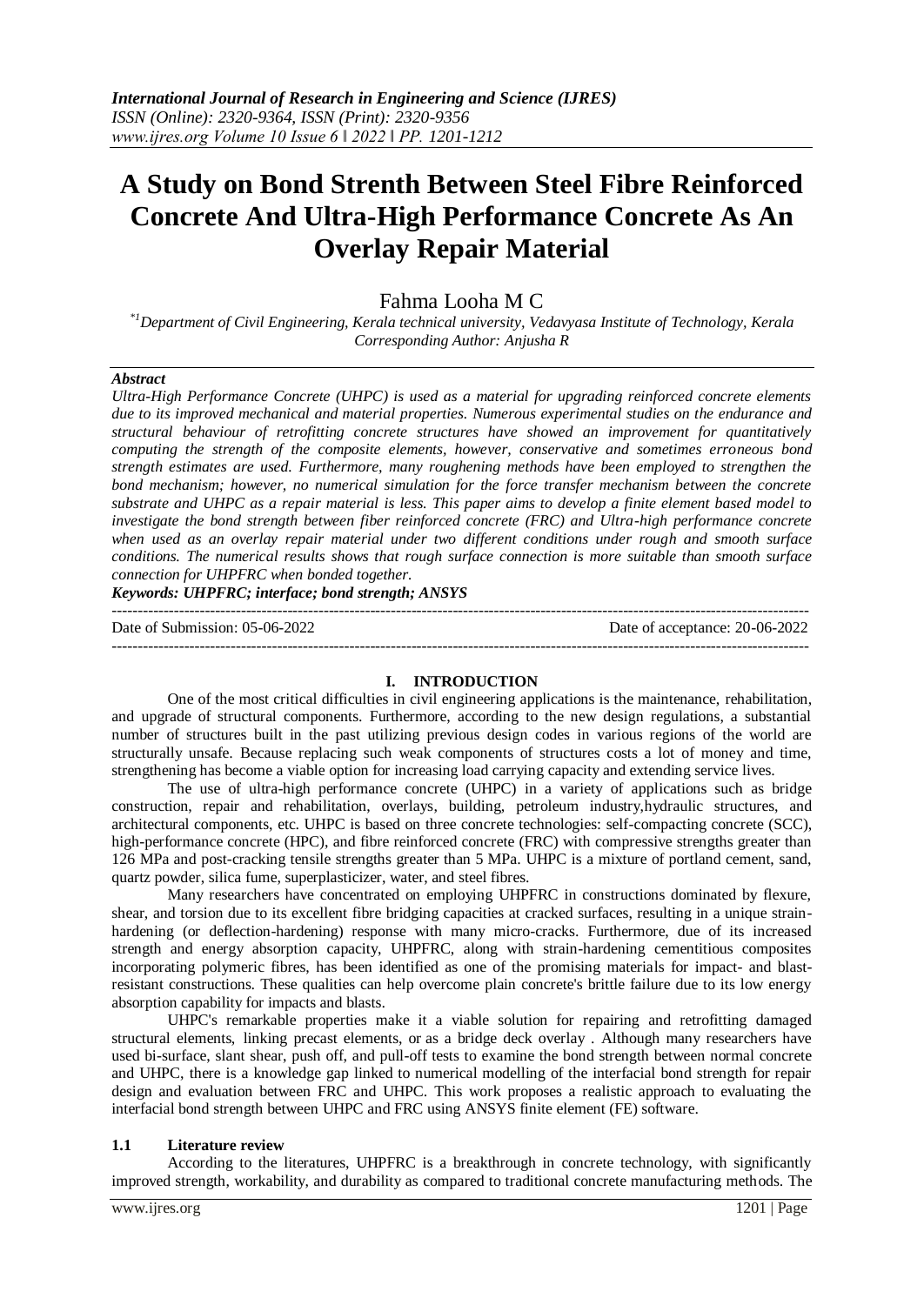gains were made possible by reducing the amount of water and aggregates used in particular amounts and sizes, as well as the usage of high-quality silica fume and steel fibres. The amount and sizes of binding differ between UHPFRC and standard concrete .Fibers and a large amount of super plasticizer are examples of such materials. The finer the aggregate grain size, the better. The material arrangement of UHPFRC. Therefore it is significantly denser than that of traditional techniques. The use of a large volume of super plasticizer replaces the use of less water during the procedure improves its workability.

In general, the characteristics generated by UHPFRC show an improvement in permeability quality, heat resistance, as well as impact resistance. The inclusion of fibres, on the other hand, greatly boosts the tensile strength. The compressive strength of UHPFRC, on the other hand, is higher than that of regular concretes, despite the fact that it is not used as the primary criterion for establishing UHPFRC quality. The other tensile and flexure strengths, on the other hand, become very relevant indicators. Based on the findings of quick chloride permeability tests and electron microscope image characterizations, the UHPFRC can also bond successfully, making it a viable alternative material for concrete structural improvements. The UHPFRC has great workability, making it an easy-to-repair material that can be used in field work as a replacement material.

### **1.2 Applications of UHPFRC:**

- Bridges
- Repairs and rehabilitation of concrete structures
- Beam or slab structures using precast or jacket layer methods
- Overlays
- Buildings
- Petroleum industries
- Hydraulic structures
- Architectural components

#### **1.3 Finite element modeling and analysis:**

In this paper,a cubical specimen of 150 mm X 150 mm is used to do the analysis. The Fiber reinforced concrete occupies two-third of the volume of the cube and UHPC occupies the other third.

**Table 1: Material properties of UHPC**

| Table 1. Material properties of OTH C   |                                |  |  |  |
|-----------------------------------------|--------------------------------|--|--|--|
| Density                                 | $2.3e - 06$ kg/mm <sup>3</sup> |  |  |  |
| Young's modulus                         | 52081 MPa                      |  |  |  |
| Poisson's ratio                         | 0.2                            |  |  |  |
| Bulk modulus                            | 28934 MPa                      |  |  |  |
| Shear modulus                           | 21700 MPa                      |  |  |  |
| Isotropic secant coefficient of thermal | $1.4e - 051$ <sup>o</sup> C    |  |  |  |
| expansion                               |                                |  |  |  |

#### **Table 2: Material properties of FRC**

| $1.000$ $\mu$ , $\mu$ $\mu$ $\mu$ $\mu$ $\sigma$ $\mu$ $\mu$ $\sigma$ $\sigma$ $\mu$ $\tau$ $\tau$ |                                |  |  |
|----------------------------------------------------------------------------------------------------|--------------------------------|--|--|
| Density                                                                                            | $2.3e - 06$ Kg/mm <sup>3</sup> |  |  |
| Young's modulus                                                                                    | 33042 MPa                      |  |  |
| Poisson's ratio                                                                                    | 0.18                           |  |  |
| Bulk modulus                                                                                       | 17209                          |  |  |
| Shear modulus                                                                                      | 14001                          |  |  |
| Isotropic secant coefficient of thermal                                                            | $1.42 - 05$ $1$ <sup>o</sup> C |  |  |
| expansion                                                                                          |                                |  |  |
| Compressive ultimate strength                                                                      | 43.33 MPa                      |  |  |
| Compressive yield strength                                                                         | 0 MPa                          |  |  |
| Tensile ultimate strength                                                                          | 5 MPa                          |  |  |
| Tensile yield strength                                                                             | 0 MPa                          |  |  |

#### **1.3.1 UHPFRC Cube with smooth surface condition:**

#### **1.3.1.1 Dimensions of sections of UHPC + FRC cube for analysis:**

- MATERIAL No. 1 : FRC M45
- DIMENSIONS 150 X 100 mm
- MATERIAL No. 1 : UHPC M130
- DIMENSIONS 150 X 50 mm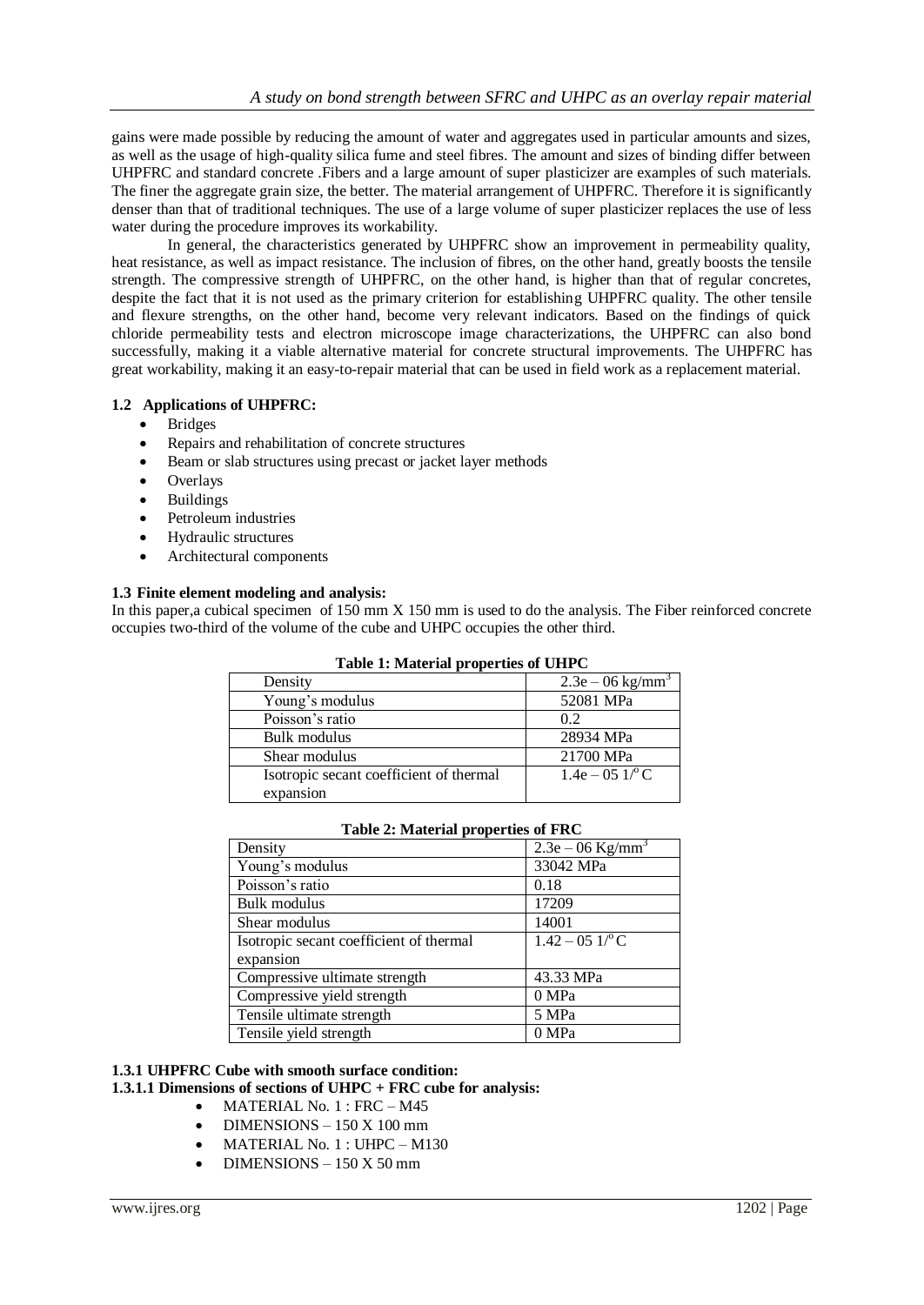







 **Figure 2: Model showing interfacial bond between FRC and UHPC with smooth surface conditions**



**Figure 3: Model showing displacement loading protocol**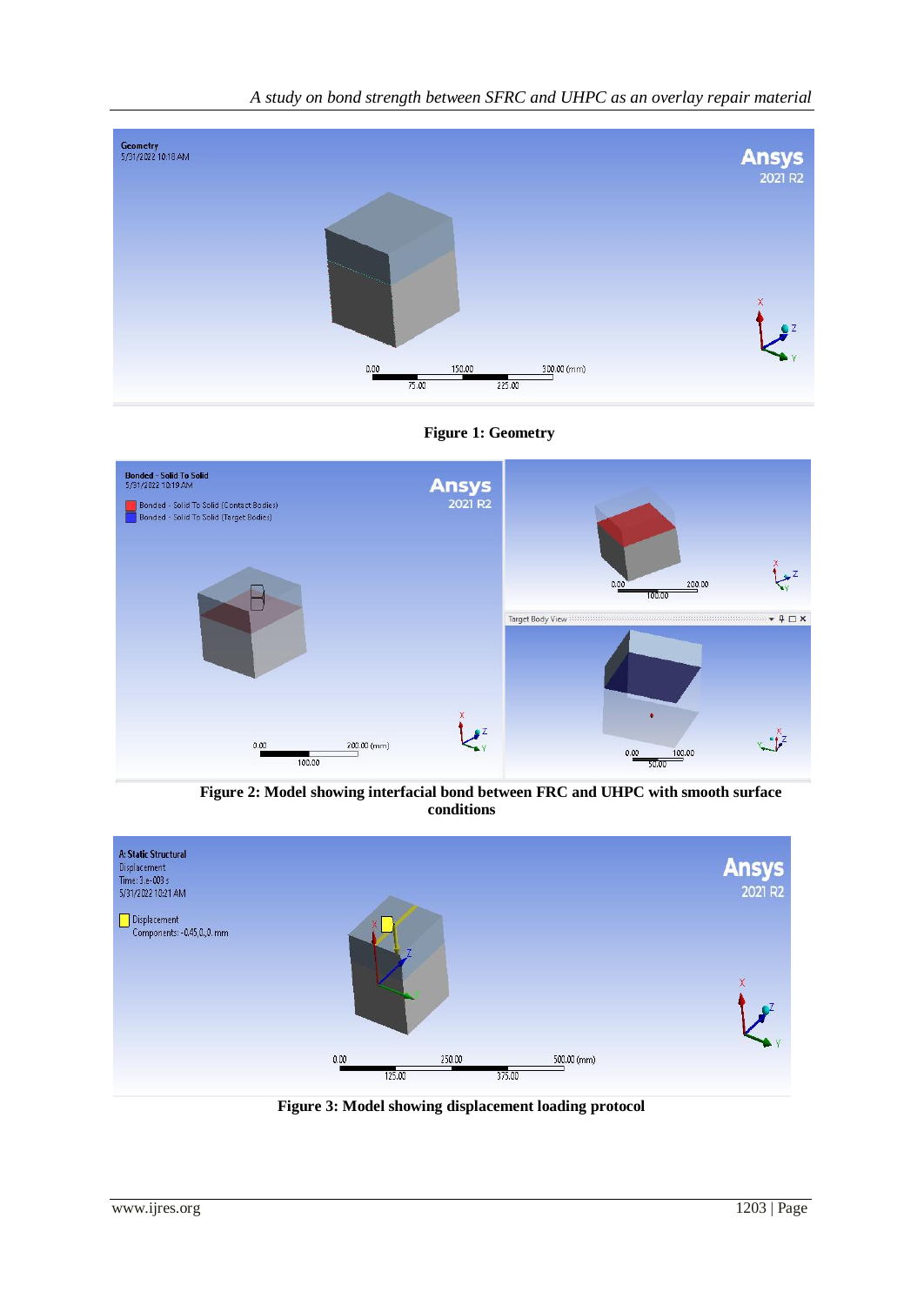*A study on bond strength between SFRC and UHPC as an overlay repair material*



**Figure 4: Model showing support conditions**

#### **1.3.1.2 Results and discussion:**

The results obtained are as follows: ( Smooth surface condition )



**Figure 5: Total deformation pattern**

From the figure obtained, maximum deformation occurred at the centre region where the load is applied and its values decrease towards the end. Linear distribution from the load applied position to support condition. It is neutralized, goes down and the load gets discharged. **(Maximum Value: 0.45 mm)**



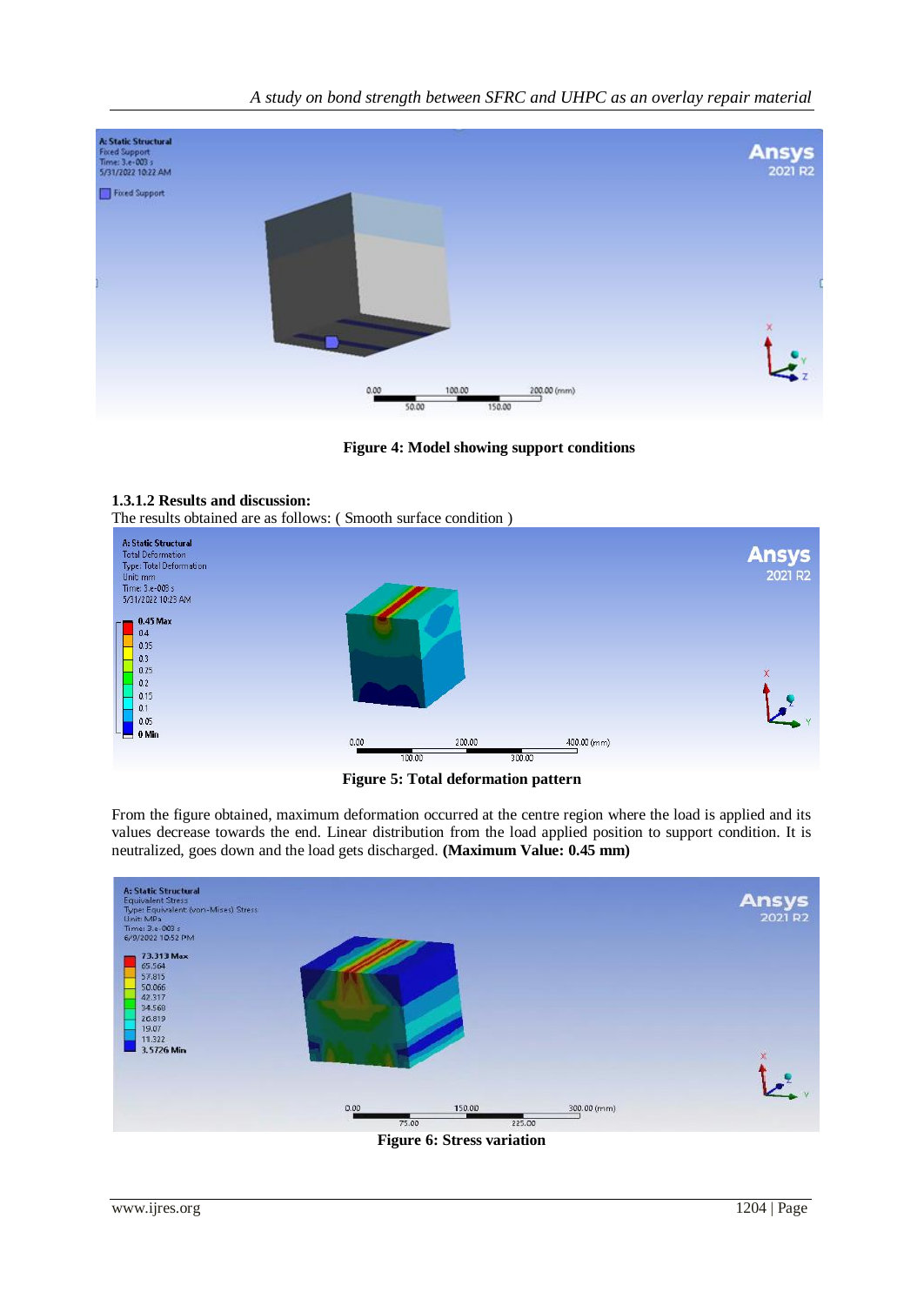Equivalent (von misces ) stress obtained after running the analysis. The stress in figure shows that stress values are more on the upper surface (UHPC region) and it is decreased as it moves down. **(Maximum value: 73.313 MPa)**



**Figure 7: Frictional stress**

In this figure, it is seen that load applied on the centre but it holds the maximum stress of 7.8953 MPa on either sides where the red color is obtained at the interfacial layer of UHPFRC. That means the stress value is slowly decreased when it comes to center region of the interfacial layer that is where the blue color is shown. **(Maximum value: 7.8953 MPa)**



**Figure 8: Pressure variation**

Pressure is the resistive capacity of applied load. In this figure, the color changes from red to blue in +y direction to –y direction. i.e., pressure variation is maximum at the centre and gets slowly decreased when it moves to either sides of interfacial layer. **(Maximum value: 21.839 MPa)**

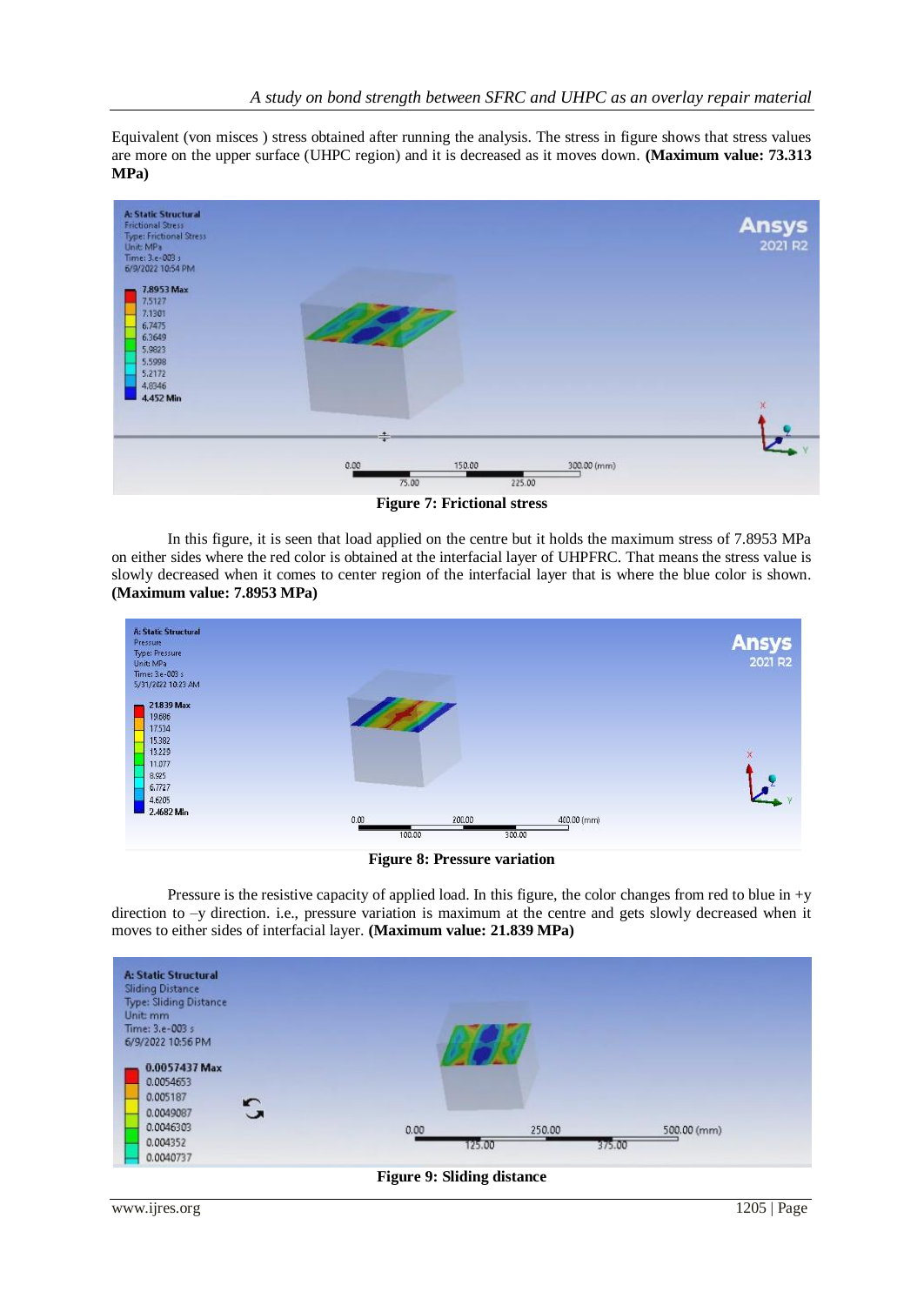The sliding distance is the slip of the contact elements as they are being debonde /separated from each other. In this figure, maximum value changes to minimum in horizontal direction. **(Maximum value: 0.0057437 mm)**

| Table 3: Displacement V/s Force values on UHPFRC |                        |  |  |
|--------------------------------------------------|------------------------|--|--|
| <b>DISPLACEMENT</b>                              | <b>FORCE</b>           |  |  |
| $-1e^{-002}$                                     | 48685                  |  |  |
| $-2e^{-002}$                                     | 86929                  |  |  |
| $-3.5e^{-002}$                                   | $1.4072e^{005}$        |  |  |
| $-5e^{-002}$                                     | $1.8642e^{005}$        |  |  |
| $-6e^{-002}$                                     | 1.9836e <sup>005</sup> |  |  |
| $-7e^{-002}$                                     | $2.0994e^{005}$        |  |  |
| $-8.5e^{-002}$                                   | $2.2657e^{005}$        |  |  |
| $-0.1$                                           | $2.4262e^{005}$        |  |  |
| $-0.11$                                          | $2.5304e^{005}$        |  |  |
| $-0.12$                                          | $2.633e^{005}$         |  |  |
| $-0.135$                                         | $2.7845e^{005}$        |  |  |
| $-0.15$                                          | 2.9326e <sup>005</sup> |  |  |
| $-0.16$                                          | 3.0304e <sup>005</sup> |  |  |
| $-0.17$                                          | $3.1277e^{005}$        |  |  |
| -0.185                                           | $3.2725e^{005}$        |  |  |





| Table 4: Temperature V/s Force values on UHPFRC |                            |  |  |
|-------------------------------------------------|----------------------------|--|--|
| <b>TEMPERATURE</b>                              | <b>FORCE</b>               |  |  |
|                                                 | 48685                      |  |  |
| 2                                               | 86929                      |  |  |
| 3.5                                             | $1.4072e^{005}$            |  |  |
| 5                                               | $1.8642e^{005}$            |  |  |
| 6                                               | $1.9836e^{005}$            |  |  |
| 7                                               | $2.0994e^{005}$            |  |  |
| 8.5                                             | $2.2657e^{005}$            |  |  |
| 10                                              | $2.4262e^{005}$            |  |  |
| 11                                              | $2.5\overline{304e^{005}}$ |  |  |
| 12                                              | $2.633e^{005}$             |  |  |
| 13.5                                            | $2.7845e^{005}$            |  |  |
|                                                 |                            |  |  |

|  | Table 4: Temperature V/s Force values on UHPFRC |  |  |  |
|--|-------------------------------------------------|--|--|--|
|  |                                                 |  |  |  |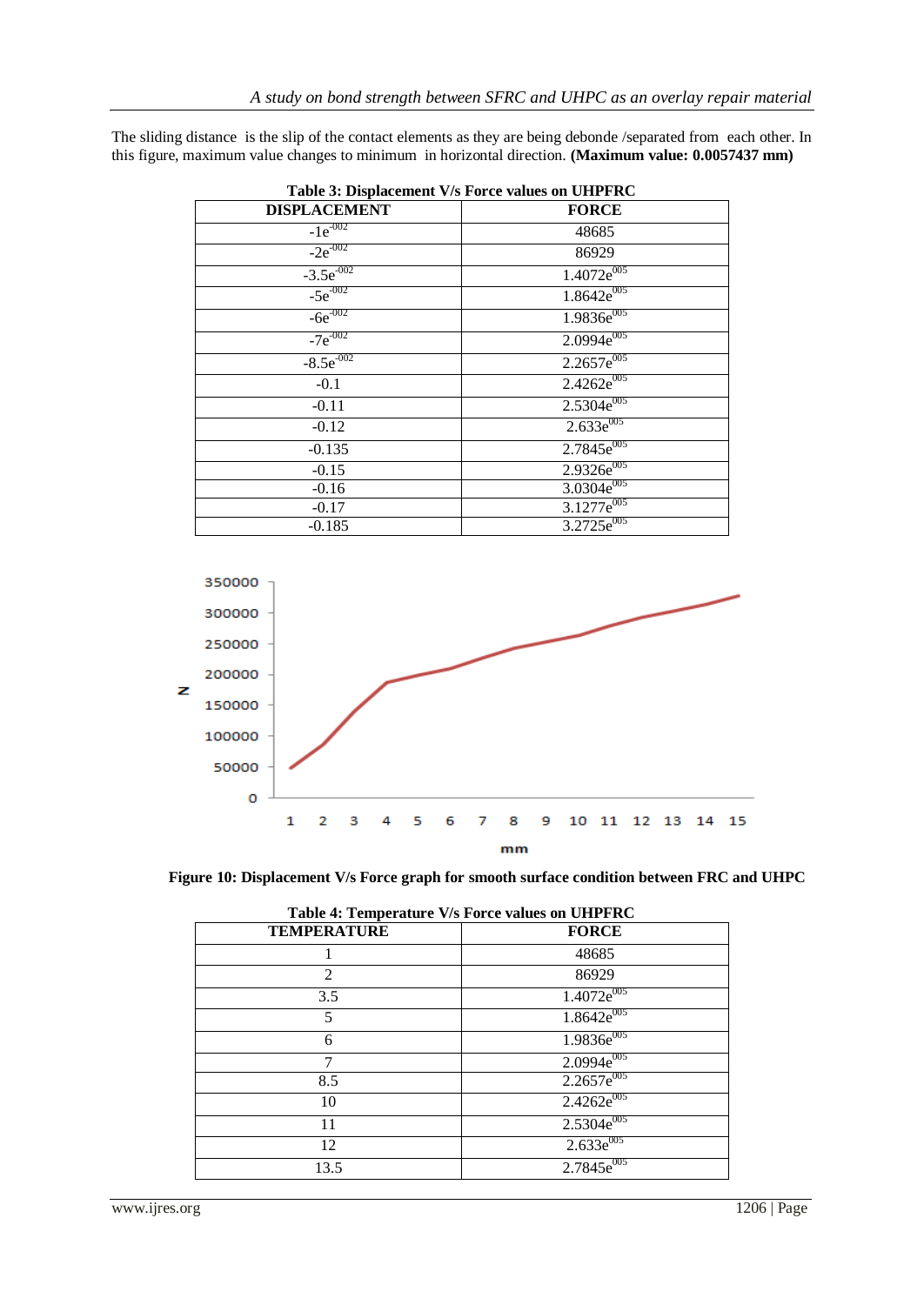



## **1.3.2 UHPFRC Cube with rough surface condition: 1.3.2.1 Dimensions of sections of UHPC + FRC cube for analysis:**

- MATERIAL No. 1 : FRC M45
- DIMENSIONS 150 X 100 mm
- MATERIAL No. 1 : UHPC M130
- DIMENSIONS 150 X 50 mm



## **Figure 12: Geometry**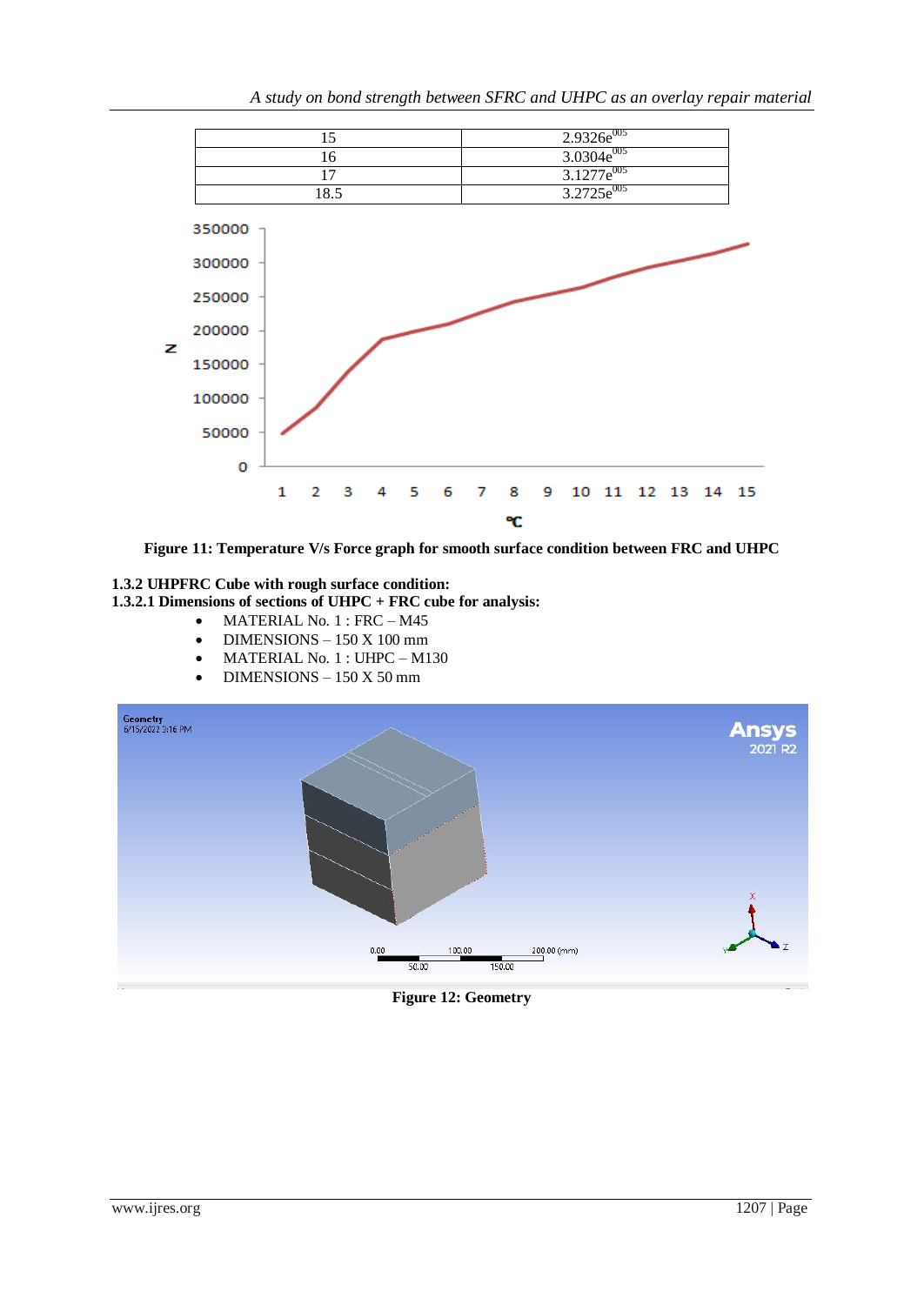

 **Figure 13: Model showing interfacial bond between FRC and UHPC with rough surface conditions**



**Figure 14: Support conditions**

## **1.3.2.2 Results and discussion:**

The results obtained are as follows: ( Rough surface condition )



**Figure 15: Total deformation pattern**

From the figure obtained, maximum deformation occurred at the centre region where the load is applied and as it goes down, It is neutralized, and the load gets discharged. **(Maximum Value: 0.55 mm)**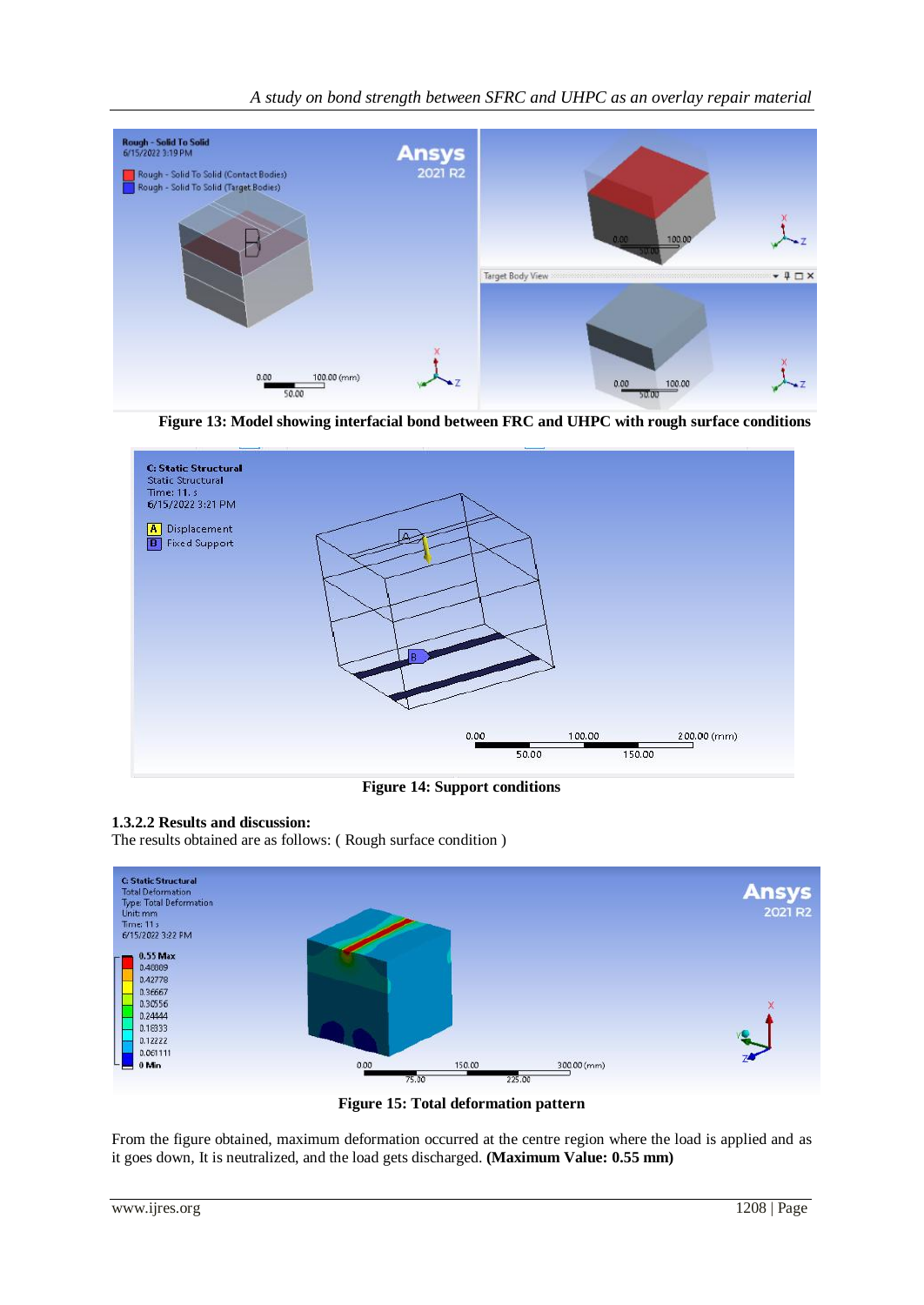*A study on bond strength between SFRC and UHPC as an overlay repair material*



**Figure 16: Stress variation**

Equivalent (von misces ) stress obtained after running the analysis. The stress in figure shows the crack patterns. **(Maximum value: 169.18 MPa)**



**Figure 17: Frictional stress**

In this figure, it is seen that load applied on the centre but it holds the maximum stress of 15.49 MPa on either sides where the red color is obtained at the interfacial layer of UHPFRC. That means the stress value is slowly decreased when it comes to center region of the interfacial layer that is where the blue color is shown. **(Maximum value: 15.49 MPa)**



**Figure 18: Pressure variation**

Pressure is the resistive capacity of applied load. In this figure, the color changes from red to blue in +y direction to –y direction. i.e., pressure variation is maximum at the centre and gets slowly decreased when it moves to either sides of interfacial layer. **(Maximum value: 49.09 MPa)**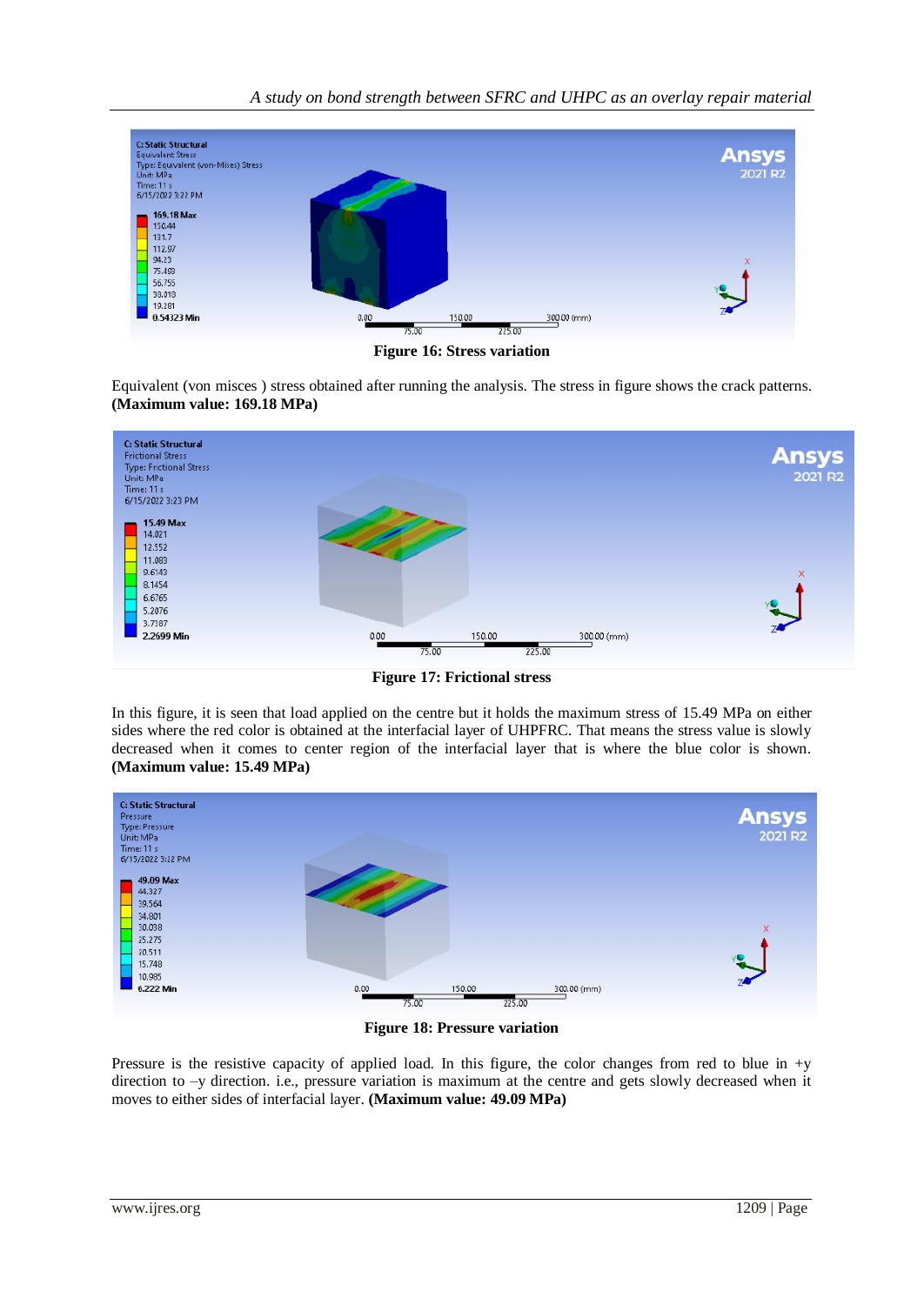*A study on bond strength between SFRC and UHPC as an overlay repair material*



**Figure 19: Sliding distance**

The sliding distance is the slip of the contact elements as they are being debonde /separated from each other. In this figure, maximum value changes to minimum in horizontal direction. **(Maximum value: 0.028533 mm)**

| Table 5: Displacement V/s force values on UHPFRC |                        |  |
|--------------------------------------------------|------------------------|--|
| <b>DISPLACEMENT</b>                              | <b>FORCE</b>           |  |
| $-1e^{-002}$                                     | 47317                  |  |
| $-2e^{-002}$                                     | 64197                  |  |
| $-3.5e^{-002}$                                   | $1.3656e^{005}$        |  |
| $-5e^{-002}$                                     | $1.8189e^{005}$        |  |
| $-6e^{-002}$                                     | 1.9356e <sup>005</sup> |  |
| $-7e^{-002}$                                     | $2.0499e^{005}$        |  |
| $-8.5e^{-002}$                                   | $2.2139e^{005}$        |  |
| $-0.1$                                           | $2.3714e^{005}$        |  |
| $-0.11$                                          | 2.4738e <sup>005</sup> |  |
| $-0.12$                                          | $2.5746e^{005}$        |  |
| $-0.135$                                         | $2.723e^{005}$         |  |
| $-0.15$                                          | $2.868e^{005}$         |  |
| $-0.16$                                          | 2.9637e <sup>005</sup> |  |
| $-0.17$                                          | 3.0585e <sup>005</sup> |  |
| $-0.185$                                         | 3.1995e <sup>005</sup> |  |



 **Figure 20: Displacement V/s force graph for rough surface connection between FRC and UHPC**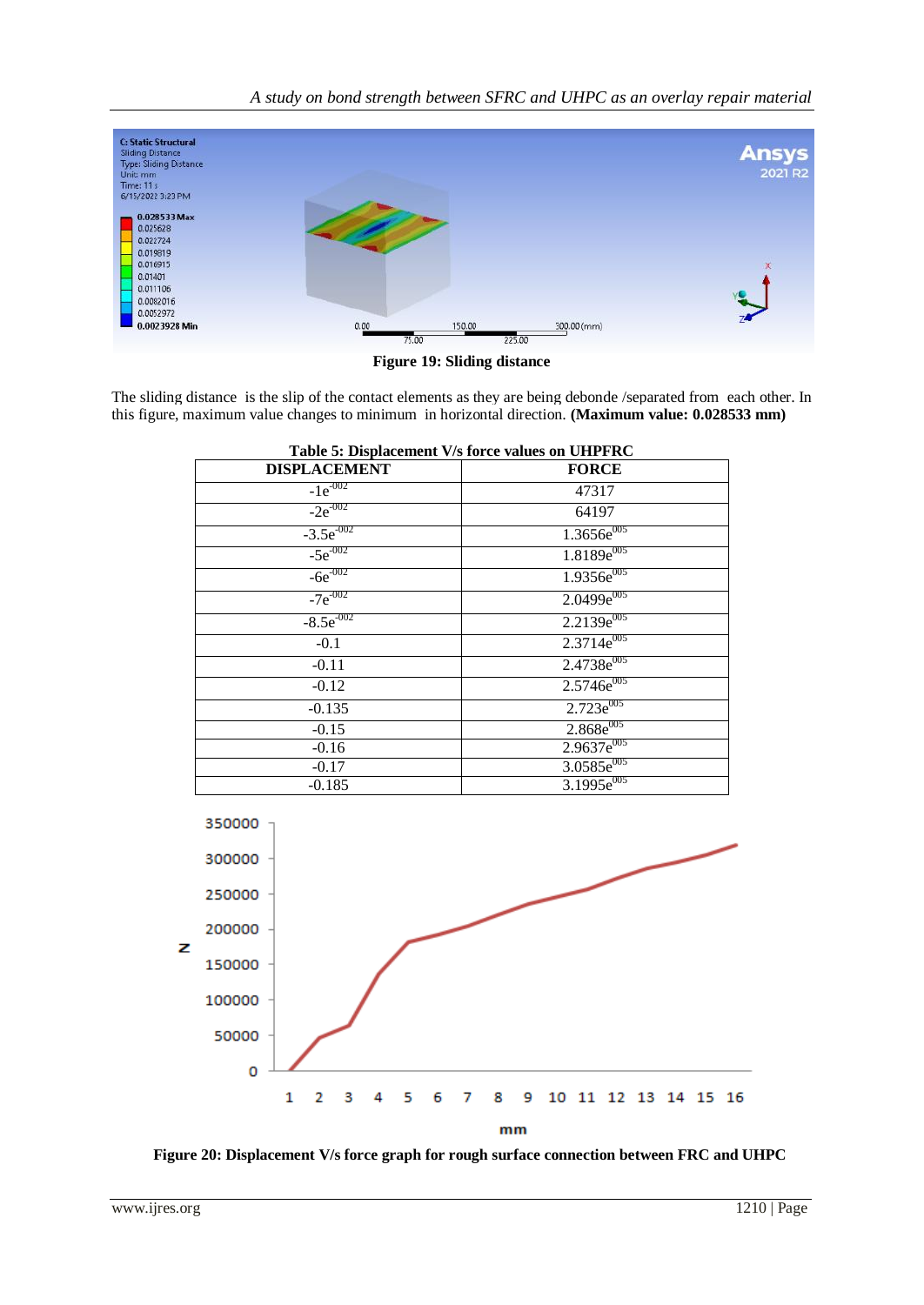| Table 6: Temperature V/s force values on UHPFRC |                            |  |
|-------------------------------------------------|----------------------------|--|
| <b>TEMPERATURE</b>                              | <b>FORCE</b>               |  |
| 1                                               | 47317                      |  |
| $\overline{2}$                                  | 64197                      |  |
| 3                                               | $1.\overline{3656e^{005}}$ |  |
| 5                                               | 1.8189e <sup>005</sup>     |  |
| 6                                               | $1.9356e^{005}$            |  |
| 7                                               | 2.0499e <sup>005</sup>     |  |
| $\mathbf{S}^{\prime}$                           | $2.2139e^{005}$            |  |
| 10                                              | $2.3714e^{005}$            |  |
| 11                                              | 2.4738e <sup>005</sup>     |  |
| 12                                              | 2.5746e <sup>005</sup>     |  |
| 13                                              | $2.723e^{005}$             |  |
| 15                                              | $2.868e^{005}$             |  |
| 16                                              | 2.9637e <sup>005</sup>     |  |
| 17                                              | 3.0585e <sup>005</sup>     |  |
| 18                                              | $3.1995e^{005}$            |  |





 **Figure 21: Temperature V/s force graph for rough surface connection between FRC and UHPC**

### **II. CONCLUSION**

Response of UHPFRC under two different surface connections are studied. Displacement V/s force graph and temperature v/s force graphs are analysed for both the smooth connection and rough connection. Following conclusion s are made on the basis of results obtained from this study of numerical modeling of UHPFRC with two different interfacial layers.

- 1. The stress values are more on center region. It is because the maximum normal stress occurs at the point of connection between FRC and UHPC, due to its greater rigidity and it will decrease and neutralize as it moves down.
- 2. Frictional stress is found more when it is given smooth connection between FRC and UHPC. So in that terms, rough connection works well with UHPFRC
- 3. By studying the pressure variation, it is found that rough connection is to resist more pressure, than that when compared to smooth connection.
- 4. The *sliding distance* is the slip of the contact elements as they are being debonded/separated from each other. The chances of debonding is high in case of smooth connection as the values obtained are more than the rough connection.
- 5. By analyzing the graphs, no major variation is found between both smooth and rough connection. Stress values are less by 1 MPa in rough connection when compared to smooth connection which is thereby found better.